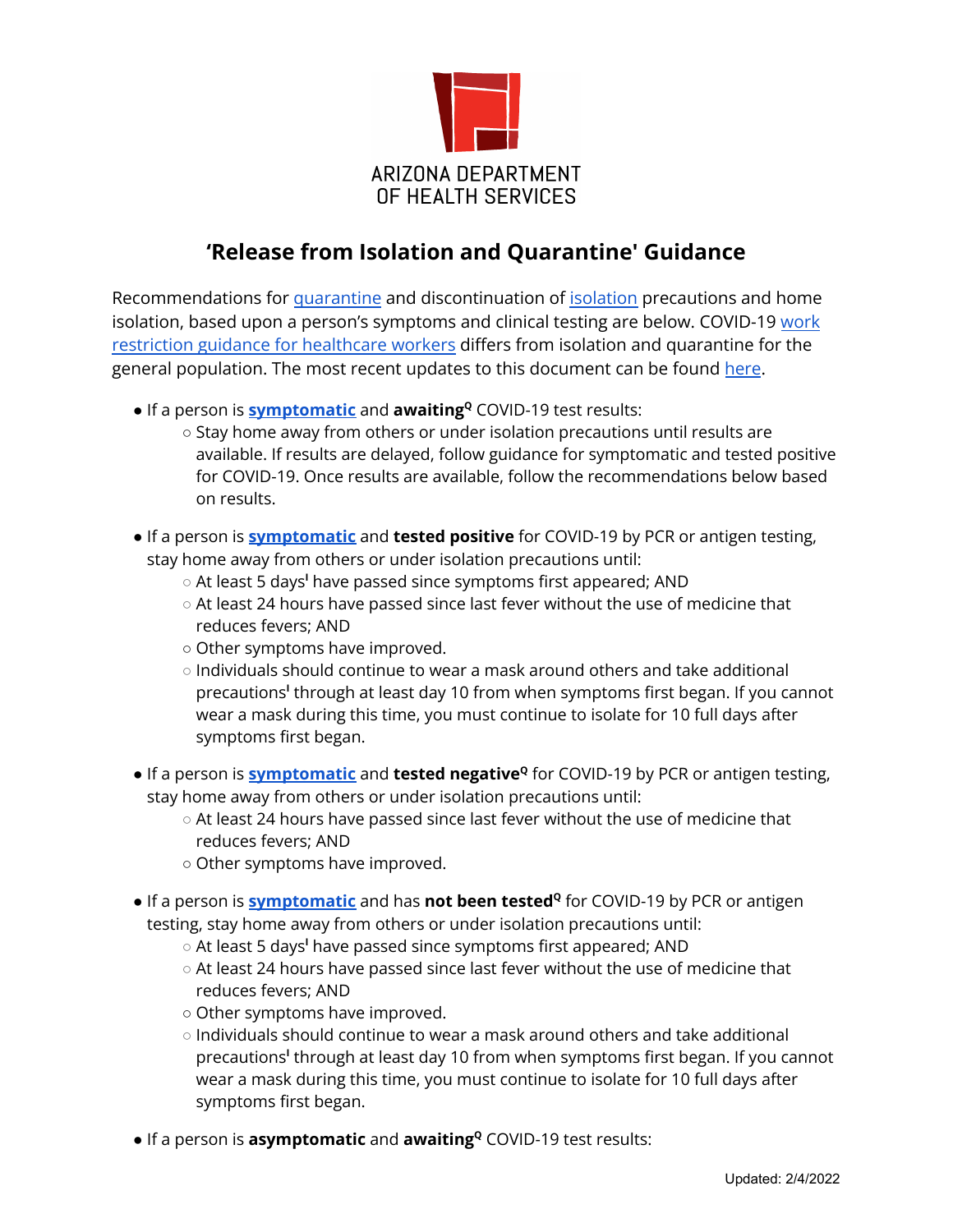- No isolation is required while waiting for test results. Take everyday precautions to prevent the spread of COVID-19. Once results are available, follow recommendations based on results.
- If a person is **asymptomatic** and **tested positive** for COVID-19 by PCR or antigen testing, stay home away from others or under isolation precautions until:
	- At least 5 days**<sup>I</sup>** have passed since specimen collection of the first positive COVID-19 PCR/antigen testing while asymptomatic.
	- If symptoms develop, follow guidance for symptomatic and tested positive for COVID-19.
	- Individuals should continue to wear a mask around others and take additional precautions<sup>I</sup> through at least day 10 since specimen collection of the first positive test. If you cannot wear a mask during this time, you must continue to isolate for 10 full days after collection of the first positive test.
- **•** If a person is **asymptomatic** and **tested positive<sup>Q</sup>** for COVID-19 by serology:
	- $\circ$  No isolation is required since there is a low likelihood of active infection. Take everyday precautions to prevent the spread of COVID-19.
- If a person is **asymptomatic** and **tested negative<sup>Q</sup>** for COVID-19 by PCR, antigen testing, or serology:
	- No isolation is required. Take everyday precautions to prevent the spread of COVID-19.
- If a person has other non-compatible symptoms and has not been tested for COVID-19, stay home away from others or under isolation precautions until:
	- $\circ$  At least 24 hours have passed since last fever without the use of medicine that reduces fevers; AND
	- Other symptoms have improved.

**NOTE:** The guidance above has symbolic notation for additional considerations denoted by "I" for [isolation](#page-1-0) and "Q" for [quarantine.](#page-2-0) See respective sections below for additional considerations.

### <span id="page-1-0"></span>**ISOLATION**

In general, inpatients/residents in healthcare or [congregate settings](#page-4-0) should complete a 10-day isolation period. However, public health may use additional considerations in determining the period of isolation in these settings.

A person who had [severe/critical illness](#page-4-0) who is not [moderately or severely immunocompromised](#page-4-0) should consult with their healthcare provider about when they can resume being around other people:

- If symptomatic, stay home away from others or under isolation precautions until:
	- At least 10 and up to 20 days have passed since symptoms first appeared; AND
	- At least 24 hours have passed since last fever without the use of medicine that reduces fevers; AND
	- Other symptoms have improved.
- If asymptomatic, stay home away from others or under isolation precautions until:
	- At least 10 and up to 20 days have passed since specimen collection of the first positive COVID-19 PCR/antigen testing while asymptomatic. If symptoms develop, follow guidance for symptomatic and tested positive for COVID-19.

Moderately and [severely immunocompromised](#page-4-0) people with COVID-19 should [consult with their healthcare provider](https://www.cdc.gov/coronavirus/2019-ncov/hcp/infection-control-recommendations.html#anchor_1604360721943) about when they can resume being around other people since they may remain infectious beyond 20 days after their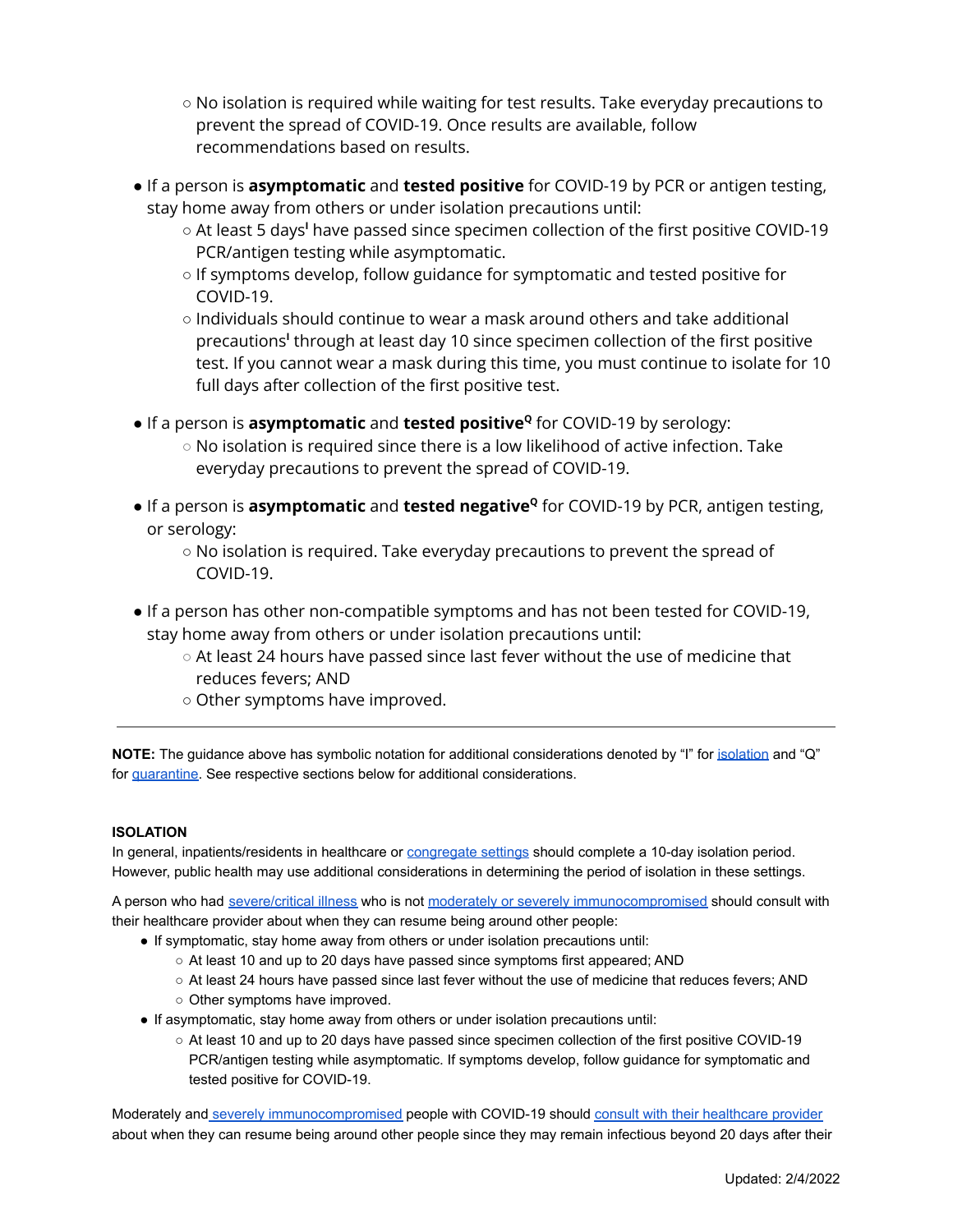symptoms began and require additional SARS-CoV-2 testing (test-based strategy) and consultation with infectious diseases specialists and infection control experts.

Additional Precautions for Shortened Isolation

- A person who ends isolation before a full 10 days should:
	- Avoid people who are immunocompromised or at high risk for severe disease, and nursing homes and other high-risk settings, until after at least 10 days.
	- Not travel during their 5-day isolation period. After ending isolation, they should avoid travel until a full 10 days after their first day of symptoms. If they must travel on days 6–10, they should wear a mask when around others for the entire duration of travel. If they are unable to wear a mask, they should not travel during the 10 days.
	- Not go to places where they are unable to wear a mask, such as restaurants and some gyms, and avoid eating around others at home and at work until a full 10 days after their first day of symptoms.
- If a person tests positive on an antigen test towards the end of their 5-day isolation period, they should continue to isolate through day 10.

Outside of the criteria above, extension of isolation is not routinely recommended if an individual is retested within 3 months (90 days) of symptom onset or date of first positive test (asymptomatic). However, if a person within 3 months (90 days) of symptom onset or date of first positive test (asymptomatic) has or develops new symptoms consistent with COVID-19 within 14 days of a new exposure to a person with suspected or confirmed COVID-19, they should consult with a healthcare provider. Consultation with infectious disease or infection control experts may be necessary. If an alternative cause of the symptoms cannot be identified, retesting for SARS-CoV-2 infection may be warranted. In the absence of clinical evaluation to rule out SARS-CoV-2 reinfection, this person should be isolated following the recommendations above.

#### <span id="page-2-0"></span>**QUARANTINE**

A person who had known [close contact](#page-4-0) with a confirmed COVID-19 case should [quarantine](#page-4-0) (exceptions below) for at least 5 days from their last exposure and should get tested at least 5 days after exposure. If they are negative or are unable to get tested, they should continue to watch for symptoms and wear a mask around others through at least day 10 from last exposure. If they are unable to wear a mask when around others or are inpatients/residents in healthcare or [congregate settings,](#page-4-0) they should continue to quarantine for 10 days. Inpatients/residents in [congregate](#page-4-0) [healthcare settings](#page-4-0) that are asymptomatic can discontinue quarantine after 7 days if they test negative on a PCR/antigen test within 48 hours before discontinuing quarantine. If they are positive, they should follow [isolation](#page-0-0) [guidance.](#page-0-0) If they develop symptoms, they should get tested for COVID-19, remain at home, and follow [isolation](#page-0-0) [guidance.](#page-0-0)

Not Required to Quarantine – People Up-to-Date on Vaccination

- Vaccinated people with an exposure to someone with COVID-19 do not need to quarantine if they meet ALL of the following criteria but should wear a mask around others for 10 days from last exposure:
	- Are ages 18 years or older and have received all recommended COVID-19 vaccine doses, including boosters and additional primary shots for some immunocompromised people; OR
	- Are ages 5–17 and completed their primary series of COVID-19 vaccines.
- People are recommended to get tested at least 5 days after close contact with someone with COVID-19. If they experience symptoms consistent with COVID-19, they should immediately self-isolate and be evaluated by their healthcare provider for COVID-19, including testing.
- People who test positive for COVID-19 by PCR or antigen test should follow *isolation quidance*, regardless of vaccination status.

Not Required to Quarantine – People that had COVID-19 within 3 months (90 days)

- People that had COVID-19 within 3 months (90 days) of an exposure to someone with COVID-19 do not need to quarantine if they meet ALL of the following criteria but should wear a mask around others for 10 days from last exposure:
	- Have met criteria to end isolation; AND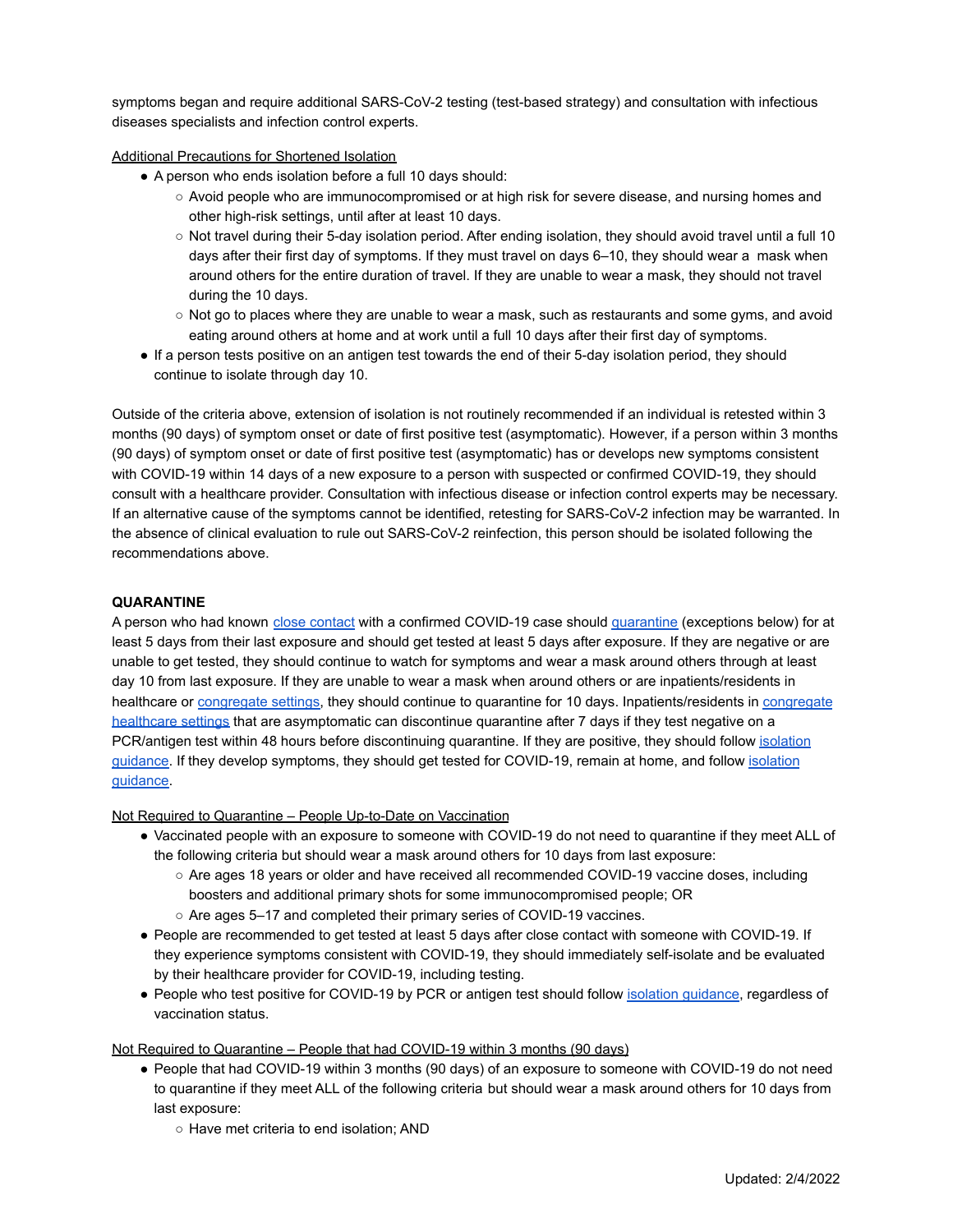○ Remain asymptomatic (i.e., no new symptoms).

- People that had COVID-19 within 3 months (90 days) and remain asymptomatic do not need to get tested after close contact.
- However, if a person is identified as a contact of a case more than 3 months (90 days) after symptom onset or since specimen collection (if asymptomatic) of the first positive COVID-19 PCR/antigen test, they should follow the above recommendations for quarantine or recommendations for people up-to-date on vaccination.
- There might be clinical scenarios in which the uncertainty about a prior infection or the durability of the immune response exist, for which providers could consider testing inpatients/residents in healthcare or congregate settings for SARS-CoV-2 and quarantine following exposure that occurs within 3 months (90 days) after their initial infection, Examples could include:
	- Residents with underlying immunocompromising conditions (e.g., patient after organ transplantation) or who become immune compromised (e.g., receive chemotherapy) within 3 months (90 days) of SARS-CoV-2 infection and who might have an increased risk for reinfection. However, data on which specific conditions may lead to higher risk and the magnitude of risk are not available.
	- Residents for whom there is concern that their initial diagnosis of SARS-CoV-2 infection might have been based on a false positive test result (e.g., resident was asymptomatic, antigen test positive, and a confirmatory nucleic acid amplification test (NAAT) was not performed).
	- $\circ$  Residents for whom there is evidence that they were exposed to a novel SARS-CoV-2 variant (e.g., exposed to a person known to be infected with a novel variant) for which the risk of reinfection might be higher.

Quarantine Recommendations for Admissions and Readmissions of Residents to Post-Acute Care Facilities

- Quarantine is not recommended for asymptomatic residents who are being admitted or readmitted (left the facility for ≥24 hours) to a post-acute care facility if they are [up-to-date on vaccination.](#page-4-0)
	- o If they are not [up-to-date on vaccination](#page-4-0), they should quarantine for 10 days. They can discontinue quarantine after 7 days if they are asymptomatic and test negative on a PCR/antigen test within 48 hours before discontinuing quarantine.
- Residents who are being admitted or readmitted (left the facility for ≥24 hours), regardless of vaccination status, should have a series of two tests (PCR or antigen) for SARS-COV-2 infection; immediately and, if negative, again 5–7 days after their admission.
- People that had COVID-19 within 3 months (90 days) of an exposure to someone with COVID-19 do not need to quarantine or be tested if they meet ALL of the following criteria:
	- Have met criteria to end isolation; AND
	- Remain asymptomatic (i.e., no new symptoms).
- However, if a person is identified as a contact of a case more than 3 months (90 days) after symptom onset or since specimen collection (if asymptomatic) of the first positive COVID-19 PCR/antigen test, they should follow the above recommendations for quarantine or recommendations for people up-to-date on vaccination.
- There might be clinical scenarios in which the uncertainty about a prior infection or the durability of the immune response exist, for which providers could consider testing inpatients/residents in healthcare and congregate settings for SARS-CoV-2 and quarantine following exposure that occurs within 3 months (90 days) of their initial infection; if testing is performed on these people, an antigen test instead of a PCR test is recommended. This is because some people may remain PCR positive but not be infectious during this period. Examples could include:
	- Residents with underlying immunocompromising conditions (e.g., patient after organ transplantation) or who become immune compromised (e.g., receive chemotherapy) within 3 months (90 days) of SARS-CoV-2 infection and who might have an increased risk for reinfection. However, data on which specific conditions may lead to higher risk and the magnitude of risk are not available.
	- Residents for whom there is concern that their initial diagnosis of SARS-CoV-2 infection might have been based on a false positive test result (e.g., resident was asymptomatic, antigen test positive, and a confirmatory nucleic acid amplification test (NAAT) was not performed).
	- Residents for whom there is evidence that they were exposed to a novel SARS-CoV-2 variant (e.g., exposed to a person known to be infected with a novel variant) for which the risk of reinfection might be higher.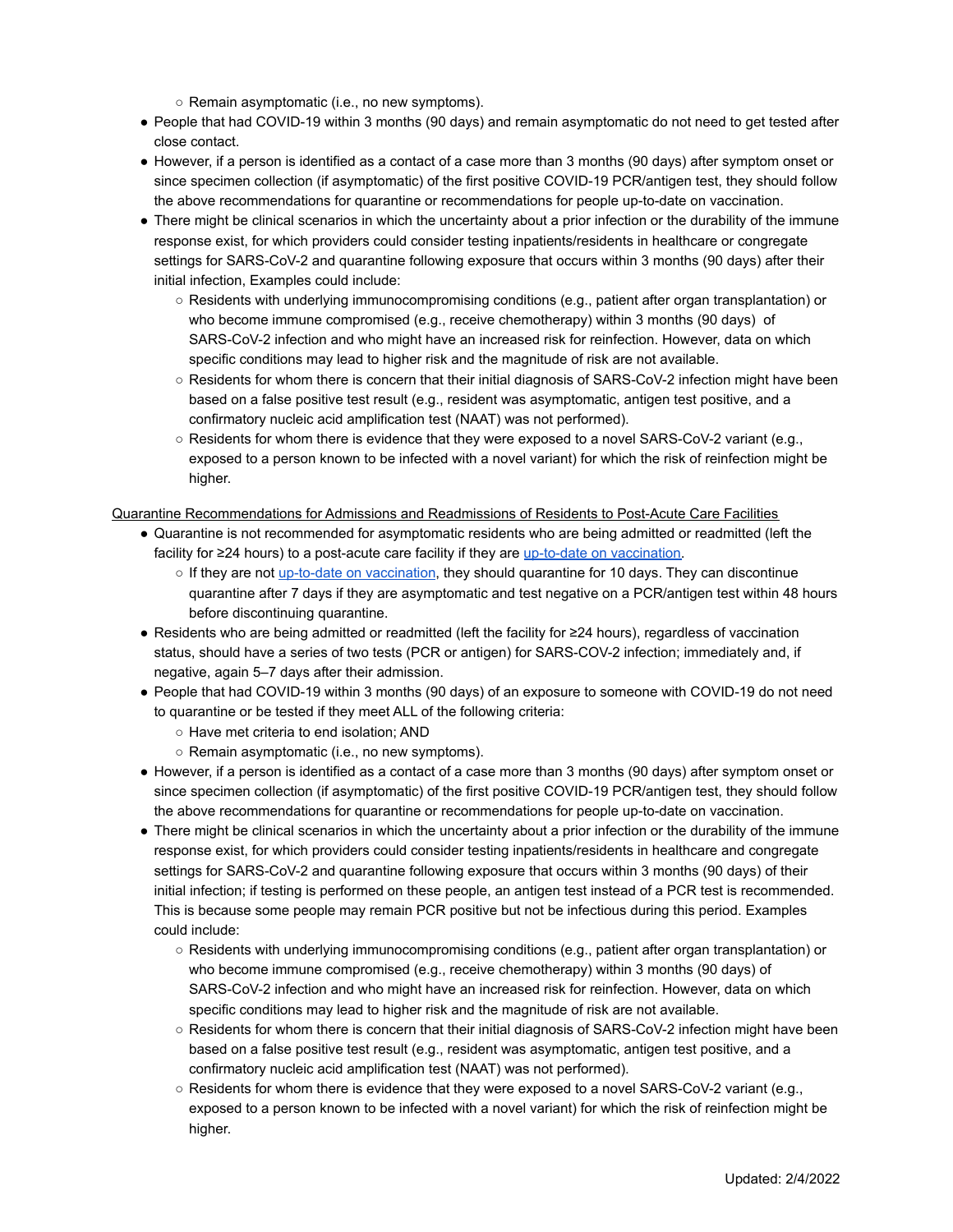Healthcare facilities should follow CDC guidance that includes special consideration for infected or exposed healthcare workers: Interim Guidance for Managing [Healthcare Personnel with SARS-CoV-2 Infection or Exposure to](https://www.cdc.gov/coronavirus/2019-ncov/hcp/guidance-risk-assesment-hcp.html?CDC_AA_refVal=https%3A%2F%2Fwww.cdc.gov%2Fcoronavirus%2F2019-ncov%2Fhcp%2Freturn-to-work.html) [SARS-CoV-2](https://www.cdc.gov/coronavirus/2019-ncov/hcp/guidance-risk-assesment-hcp.html?CDC_AA_refVal=https%3A%2F%2Fwww.cdc.gov%2Fcoronavirus%2F2019-ncov%2Fhcp%2Freturn-to-work.html) and [Strategies to Mitigate Healthcare Personnel](https://www.cdc.gov/coronavirus/2019-ncov/hcp/mitigating-staff-shortages.html) Staffing Shortages. If you are a healthcare worker, please follow-up with your employer or HR for specific guidelines.

Public health may use additional considerations in determining the period or need to quarantine on a case-by-case basis, including ongoing transmission within a congregate [healthcare setting](#page-4-0) that is not controlled with initial interventions and outbreaks of [variants of SARS-CoV-2.](https://www.cdc.gov/coronavirus/2019-ncov/cases-updates/variant-surveillance/variant-info.html)

# **Recent Updates to Guidance**

<span id="page-4-1"></span>The following changes were made to the guidance:

● Updated quarantine guidance for the general inpatients/residents in healthcare and congregate settings.

# **Glossary of Terms**

- <span id="page-4-0"></span>1. **Close contact\*** for COVID-19 is defined as any of the following exposures to an individual during their infectious period:
	- Individual who was within 6 feet of an infected person for a cumulative total of 15 minutes or more over a 24-hour period\*\*
	- Individual providing care in a household without using [recommended](https://www.cdc.gov/coronavirus/2019-ncov/if-you-are-sick/index.html?CDC_AA_refVal=https%3A%2F%2Fwww.cdc.gov%2Fcoronavirus%2F2019-ncov%2Fhcp%2Fguidance-prevent-spread.html) infection control [precautions](https://www.cdc.gov/coronavirus/2019-ncov/if-you-are-sick/index.html?CDC_AA_refVal=https%3A%2F%2Fwww.cdc.gov%2Fcoronavirus%2F2019-ncov%2Fhcp%2Fguidance-prevent-spread.html)
	- Individual who has had direct physical contact (hugging or kissing)
	- Individual who has shared eating and/or drinking utensils, or
	- Individual who has been sneezed on, coughed on, or got respiratory droplets on them.

\*Close contact does not include healthcare providers or EMS providers using appropriate PPE and implementing appropriate infection control practices. Please see work restriction guidance for [healthcare](https://www.cdc.gov/coronavirus/2019-ncov/hcp/guidance-risk-assesment-hcp.html) workers for more information.

- \*\*Individual exposures added together over a 24-hour period (e.g., three 5-minute exposures for a total of 15 minutes). Factors to consider when defining close contact include proximity (closer distance increases exposure risk), the duration of exposure (longer exposure time increases exposure risk), whether the infected individual has symptoms (the period around onset of symptoms is associated with the highest levels of viral shedding), if the infected person was likely to generate respiratory aerosols (e.g., was coughing, singing, shouting), and other environmental factors (crowding, adequacy of ventilation, indoors or outdoors space). In some settings, mask use may be a factor in determining close contact, or in determining recommendations for follow-up after an exposure.
- 2. **Congregate setting:** Any facility where people living in a group setting share living space (including bathroom or kitchen) AND those living there depend on the facility for:
	- Completion of activities of daily living; OR
	- Temporary shelter; OR
	- Medical services

Congregate healthcare settings include, but are not limited to:

- Long-term care facilities (LTCFs)
- Hospice
- Assisted living facilities
- Group homes (Division of Developmental Disabilities DDD, Department of Child Safety DCS)
- Inpatient physical rehabilitation facilities
- Inpatient behavioral/addiction rehabilitation